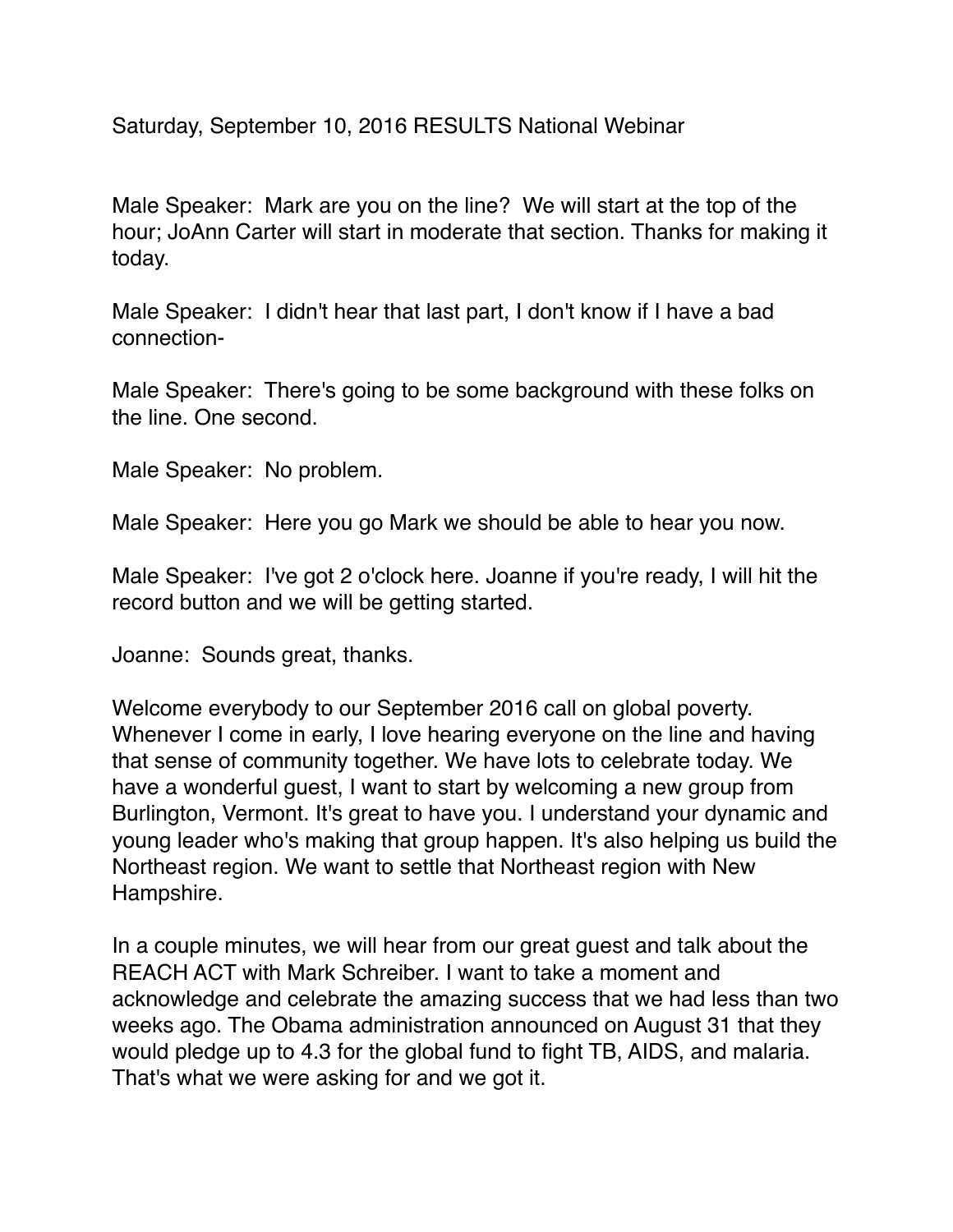In 2002, I was looking back on this, over the last 18 years. The first hundred million AIDS trust fund, this is the precursor of the global fund will stop today we have driven that up to four points 3 billion. That will save 23 million lives to date. That US pledge is providing one third of the money for the global fund. We also need donors to do the other two thirds. This will act as an incentive for the program.

The recent amazing work, mobilizing more than a third of the Senate to sign on the global fund. Media pieces across the country, the amazing media tour that we just had across the US. With Thoko who is leading it. I want to give a shout out to all of those people. We generated at least a dozen pieces of media across the country. This was hugely impressive, all of that together put his on the road to the global fund pledge. It is up to Congress to keep that pledge.

I will be at the global fund replenishment conference next week. The announcement by the US is in so many ways because of your work and I hope you are all there with me in spirit. I want to also acknowledge, the full House of Representatives passed the education for all act. That's the legislation we've been working on for a decade or more. This is for quality education for all kids, specifically the support for the global partnership for education. When that bill passed on the house floor, the education champion gave a specific shout out to RESULTS for your work.

We saw other key leaderships of Congress because of the work that you have done to build support for this. We have been working on this for decades, many of you have done the work and built the support to get us to the point where we are at for the education for all act so it can move in the full house. There were tens of millions of dollars for the global partnership for education. We do this work day in and day out; calls, letters, letters to the editor, more calls, Congress member calls and their staff, at some point that stuff all comes together and "pops." We saw the impact of this over the last couple of weeks. The global fund and the education for all act.

An analogy I love is when snowflakes fall on a branch, eventually that branch will break. It's an actual accumulation, not one snowflake that makes that happen. We never know the final piece that will tip it over. If you feel like you only had a small part on that, or don't know if your last meeting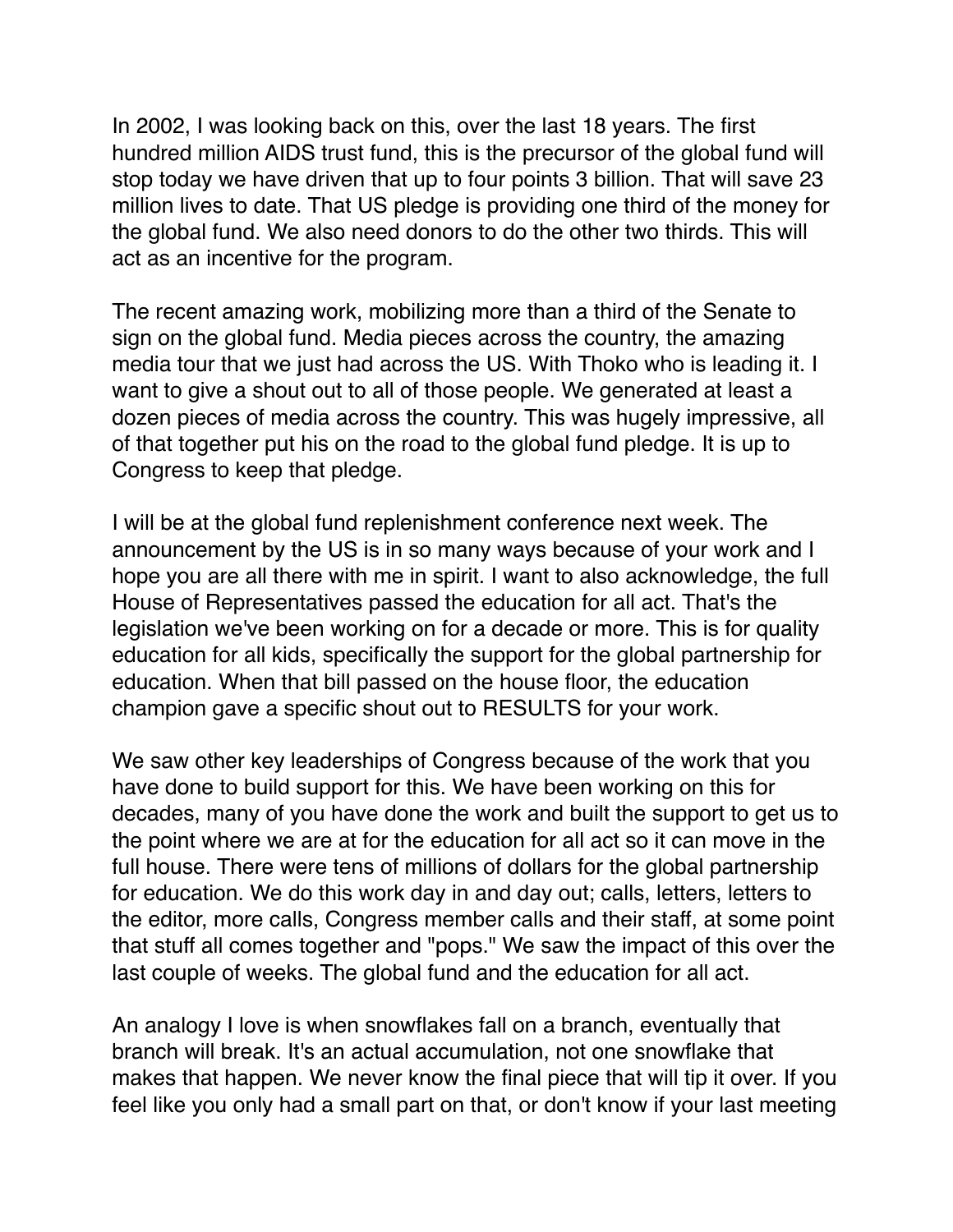is successful, all of your help.

I want to acknowledge that we have hundred and 84 cosponsors on the reach every mother and child act. We have achieved media in all 50 states also. Kudos to all of you. That's a really good segue for me to introduce a very special guest on the conference call today, he is deeply committed and an effective advocate or, Mark Shriver.

Mark is president of save the children action network and he leaves that work to mobilize ending preventable newborn and mother deaths. They want to make sure that everyone has access to education. You can advocate leader. Him and his wife have been working on these issue from his prior work. He was working as an elected official as a Maryland delegate. He so deeply committed on these issues that he's willing to be bold and push more, even when folks in our coalition think we can do it. He's always thinking of how to make it happen. This has made him incredibly effective and a wonderful partner.

Mark, welcome on the call, we want to hear some comments about your accomplishments for the reach act and how your partnership has played a role in that. You can say something about your personal motivation or any insight of where you think we should go next to get this bill into law.

Mark: Thank you Joanne. I shouldn't say anything after that introduction, I should just say quiet. Thank you for you and your team. It's been such an honor working with all of you. The relationship between results and I is very strong. The recharge would not be where it was without you, Joanne and your teammates. Especially the folks out in the field. When you rattled off the introduction to the folks, Arkansas, Tennessee, I get goosebumps. It's so exciting to be on a call on a Saturday afternoon with folks all around the country. Thank you for having me on.

Joanne, you just mentioned 485 members in the house, 26 in the Senate who work sponsoring the reach act. This is an amazing amount of momentum. The leadership of results and folks in the fields has been tremendously critical to making this happen. It's hand-to-hand combat and working together on government relations, policy mobilizations, and communication to get the reach act to where it is today. Representatives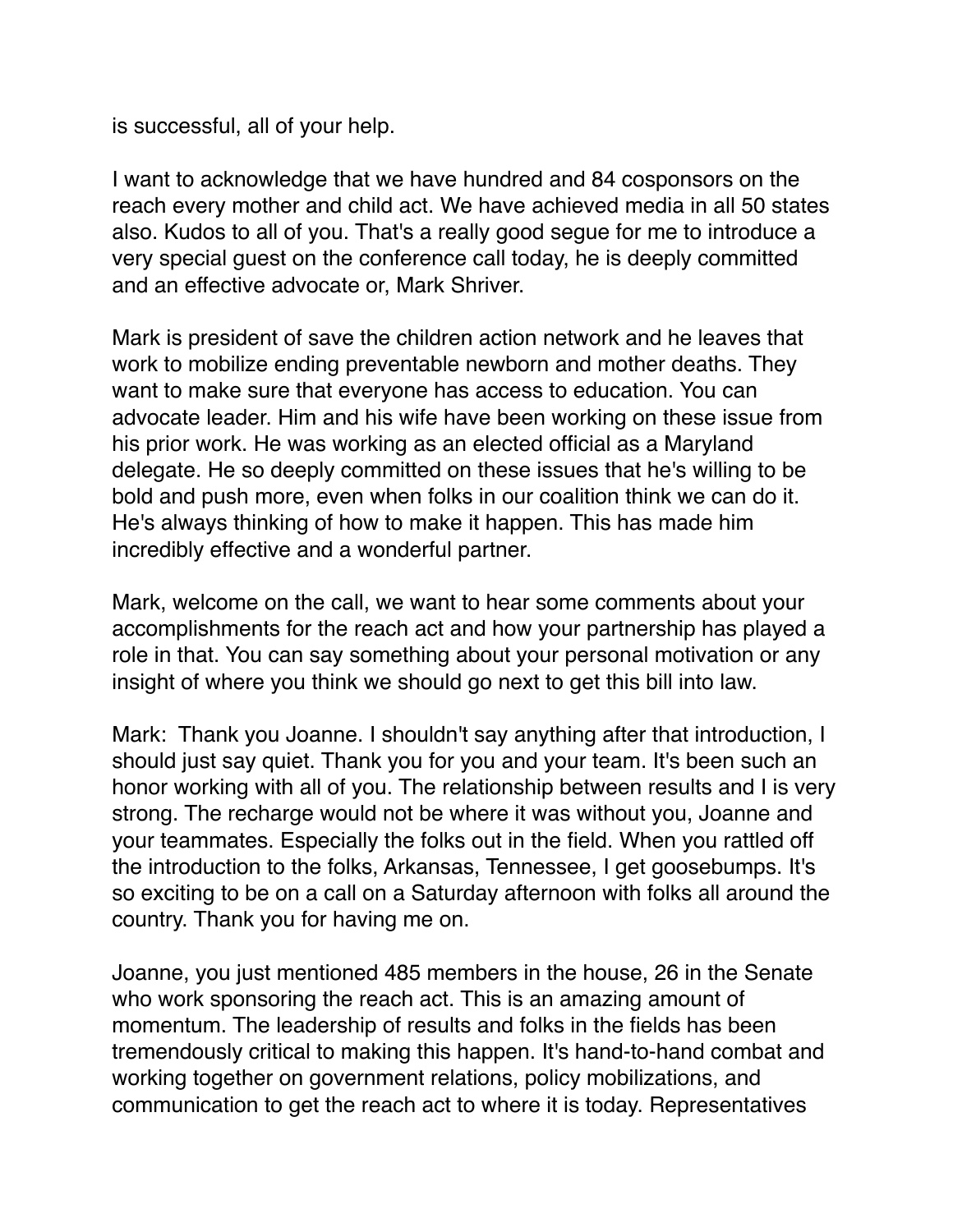have been asked, cosponsors of the bills, there's been a ton of work in the field and it's an amazing amount of interaction. The letters to the editor, there were 2000 of them. Hundreds of thousands of messages and emails-I'm so excited for the people cosponsoring the reach act. It's not the usual suspects, and it's exciting. Representative Daniel Donovan of New York, it's been amazing the diversity of folks that have signed onto this bill.

It is essential that they hear from diverse advocacy groups. I love that analogy used about the snowflakes, no two snowflakes are the same but together they can really have a profound impact in a beautiful way. A couple quick words and then I can answer some questions. I assume that everyone knows, Joanne you're asking why I'm involved with the children action network, I worked for this for 11 years running the US program. I've spent five or six years running a program for juvenile delinquent kids in Baltimore city. There is no more important social justice issue more important out there is childhood education and around the world. It's the issues that the reach act is talking about. There are 15,000 children under the age of five dying every day from preventable diseases like pneumonia, diarrhea, and malnutrition. As well his mother is dying from malnutrition during pregnancy. It's outrageous and we know how to and these numbers and bring them down to zero. Those numbers have been cut in half by the last two decades. We know it works, we just need commitments from our government and other governments around the world. 16,000 children and 800 mother's dying every day. Not yearly, every day. We are talking about a lot of people every day. That's why I get fired up about it. It also shows what American leadership can take and tell we cut the numbers in half again.

The REACH ACT does that. It implements high-impact solutions. Were coordinated, more transparent, and more effective than ever. We have the ability to and newborn child maternal deaths. The REACH ACT helps us reach this. A little over 2 1/2 years, we worked in the presidential election, all of these states we worked with, Iowa, New Hampshire, we've met with all of the presidential staff over the last few months briefing them on this issue. We've talked about this perspective of the last 18 months talking about the importance of this issue. We were at the convention in Cleveland, Dan Sullivan came on board as a sponsor. Arkansas governor, in DC we had great outreach there. People came over and spoke about the reach act. It was an amazing sense of how important this bill is. We have to keep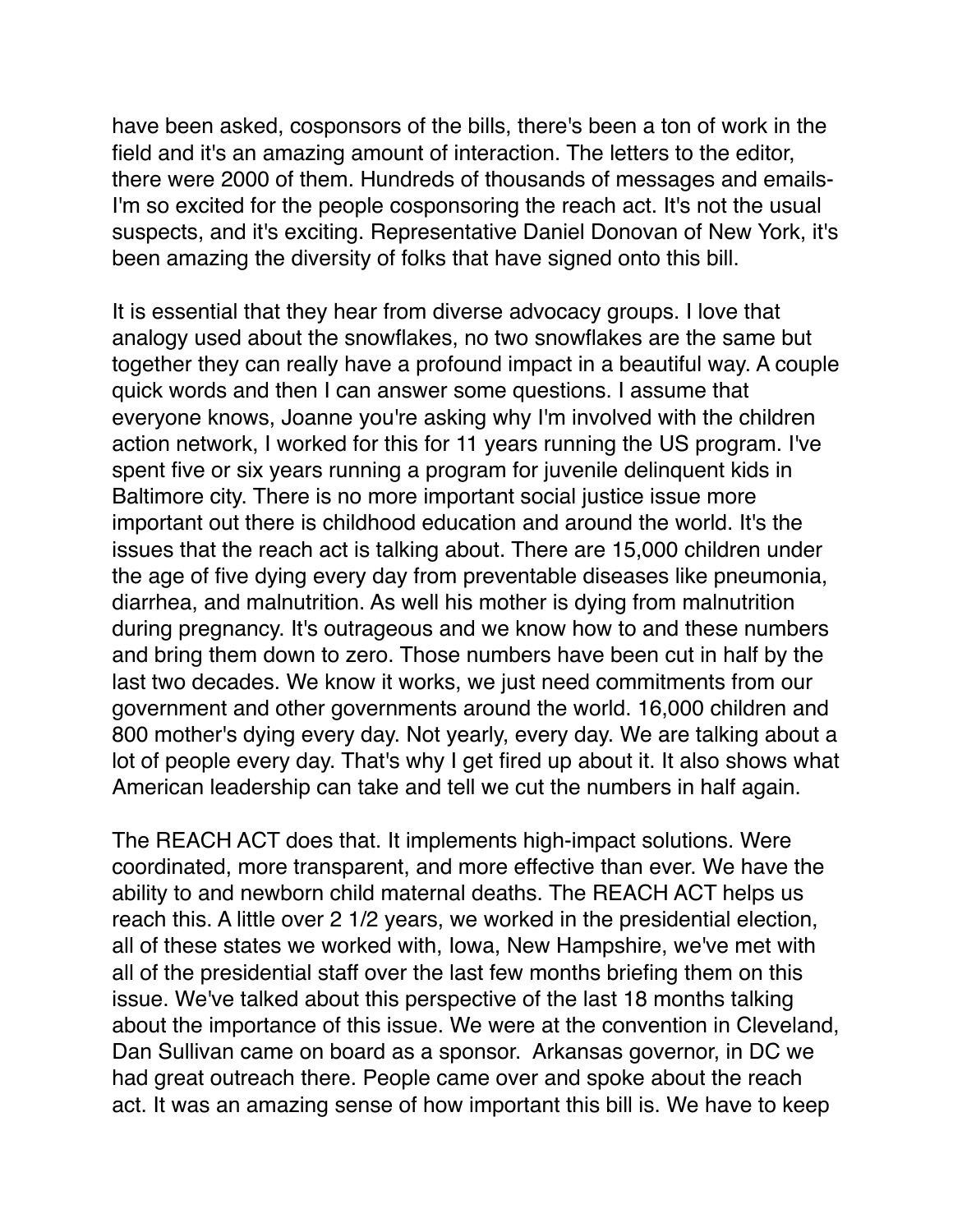the pressure on to keep it moving.

I hope you'll keep pushing for sponsors. Then cure cosponsors and we have the power to move this bill into Congress. I have been around politics my whole life, if you are able to think them, it makes a huge difference. In a nice gentle way this pushes them to do more. Anyways Joanne, I'm happy to answer any questions or if I didn't address an issue I'm happy to do that as well. Many thanks to your incredible network that is a huge, huge impact on this legislation.

Joanne: Thanks Mark, that was great. You can see just from the phone call how he is such a strong advocate. I particularly appreciate leading on making this a top priority for political leadership and that we don't cut back now, that we push it to success. Thank you on that. We have some questions. Either put the question in the chat window, or unmute yourselves if you have a question to ask unmute and ask.

Female Speaker: This is Dolores in Detroit. In terms of today's political climate, when we talk about children and adults in faraway places, how do you motivate the interest of that being as important as dealing with poverty here?

Mark: There are number of organizations on the international team that are taking political leaders abroad to see how US foreign dollars or taxpayer dollars could be invested in making a difference internationally. That has a profound impact when they see the programs and the effectiveness of these. Your voice in Detroit meeting with your legislative leaders, they read the letters to the editors, blogs, and that makes a huge difference. You may not feel like they're listening to you but it adds up. When I was in the state legislature, if I have one letter, two or three letters or phone calls you start wondering what's going on here. They have to get reelected, they need your vote and they need money to get their message out. Go to town hall meetings, write letters to the editor and tell them this is a critical issue. Show up with some folks and it makes a difference. It really does.

We went up to the hill with a couple of kids and adults from Iowa and the folks asked him to cosponsor the legislation, we told them why it was important and a couple days out of it, the children action network he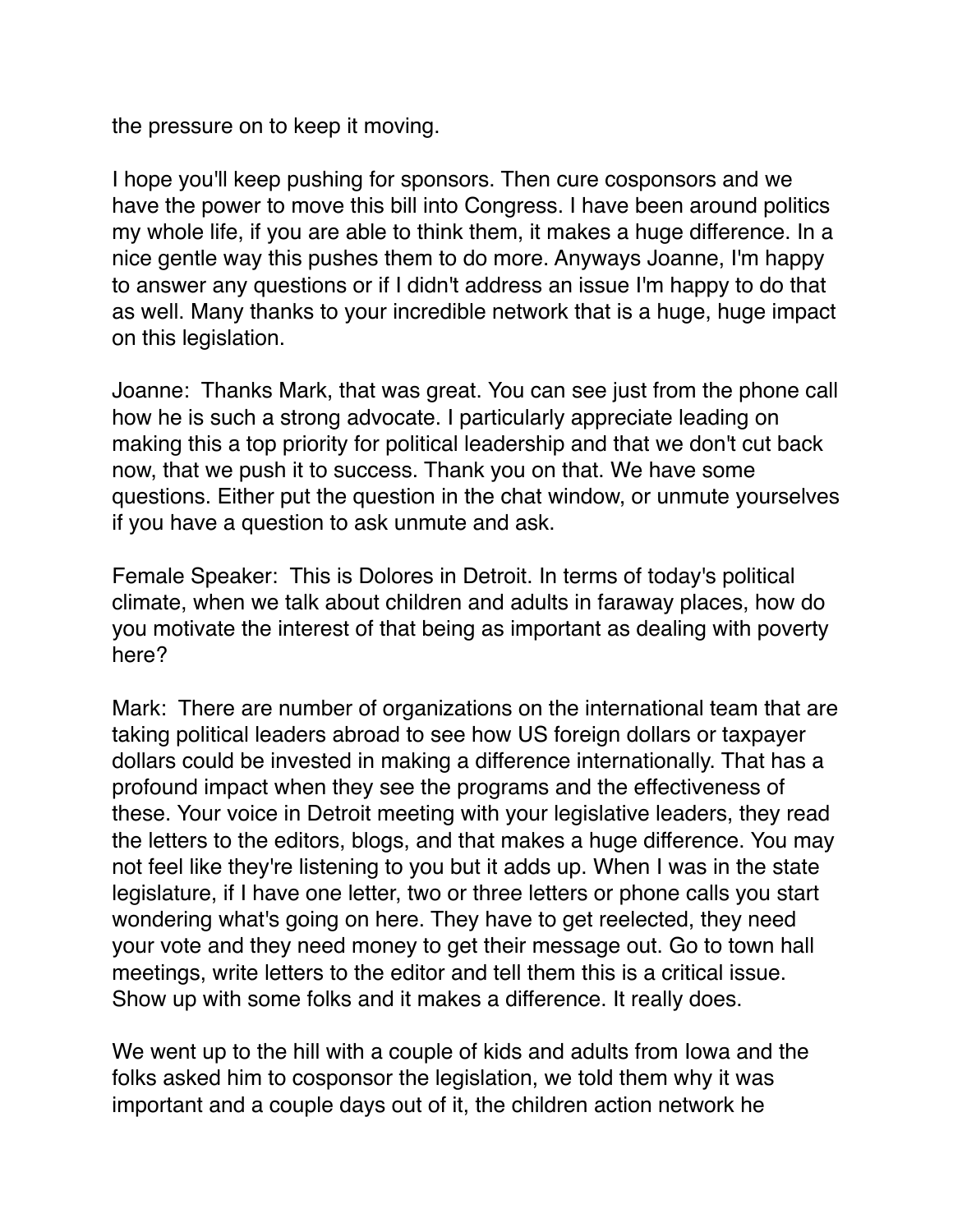became a cosponsor of. It was all the snowflakes that accumulated and a couple meetings made a big difference. I hope it answered your question.

Female Speaker: Yes thank you.

Joanne: Anyone else who has a question? I can take one from the chat box. One is from Nancy Gardiner, do you have any specific talking points that you think would work to make Republican senators listen on the REACH ACT.

Mark: I'd be happy to send our talking points and highlights on the REACH ACT. I'm sure your team has got it somewhere but I'm happy to forward it on. There are different ways to impact the social issue. The outreach that we have done in South Carolina with the evangelicals, this makes a difference to people. 800 moms are dying every day; from a social humanity perspective it makes a big difference. Since we've cut the numbers in half over the last 20 years, this is another selling point. This is a foreign aid that is saving lives and making a difference. These are strong selling point. There is a permanent position within US ID, we will have a lot of resources going to it, we are putting forth strategies that are effective and it elevates the issue. When you elevate the issue, it makes a big difference. People understand the numbers are cut in half, we can get this to zero. Call attention to it.

Female Speaker: Thank you.

Joanne: Any other folks on the line? I'm looking at the chat window.

Male Speaker: They are speechless.

Female Speaker: Schreiber mentioned early education, how does early education work at the federal level and state level? What help are we getting at the federal level for local issues.

Mark: Is asking if federal dollars supplement the work going on the local level, the answer is yes. Save the children of action network has two issues, expanding access to high-quality education in the US, and child newborn funds internationally. We are working on the federal level financing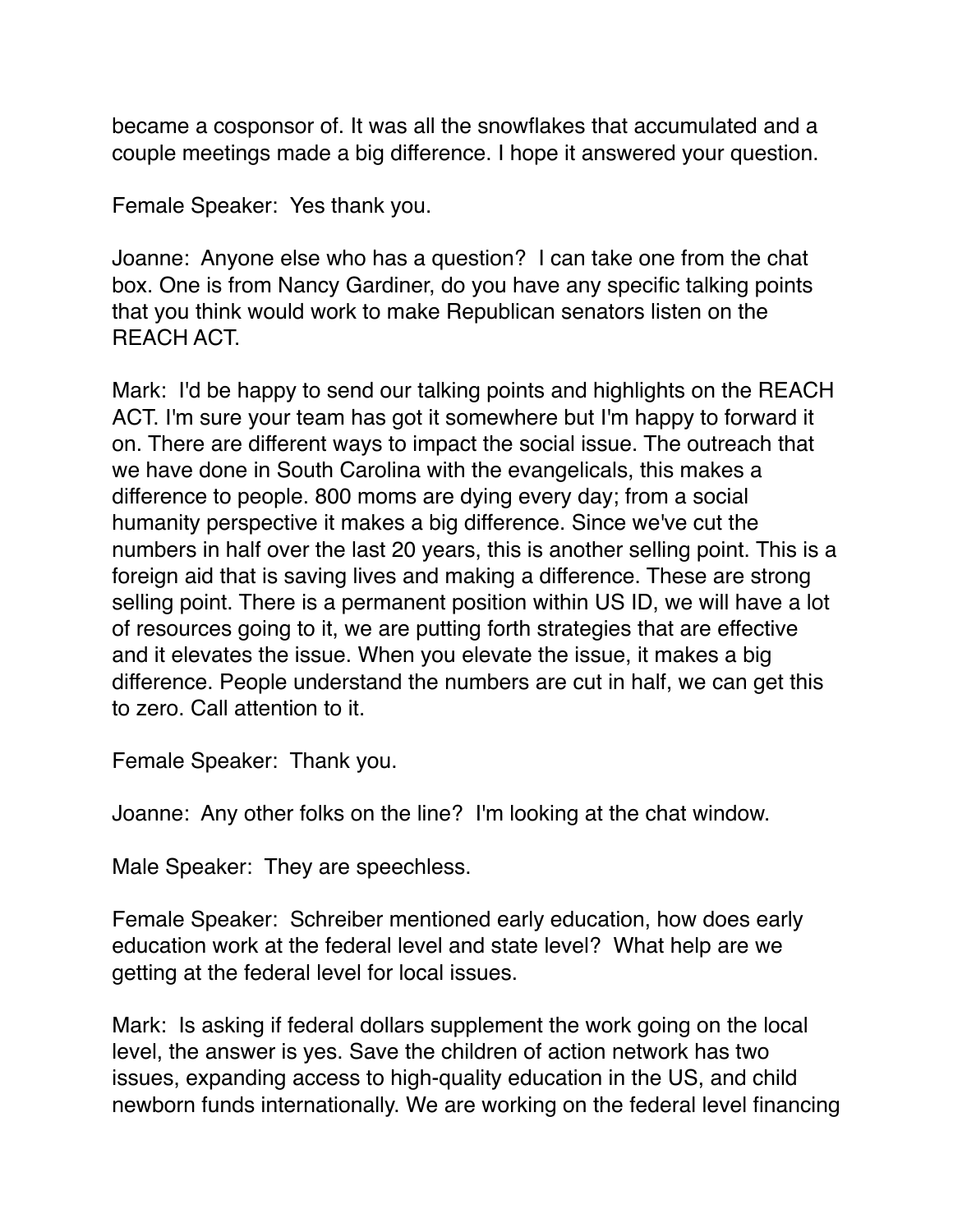ideas to try and expand the commitment on increasing early childhood education dollars. On the local level, we are also working on achieving in key states resources connected to early childhood education.

Female Speaker: Do you work in conjunction with Headstart?

Mark: We do. The advocacy and training operation for all the Headstart programs, I got into that area and has seen at the state legislature level, my father started that program and I'm a big supporter of it. We are also advocating for high quality education including Headstart and Headstart services. These are still different in different cities. We still need to be committed to making the change in the area.

Joanne: It's great to know the level that you work on and that you have pioneered on this. Heads up to the grassroots, we had a great session on global childhood efforts and how it links to childhood survival. Home visiting and early simulation for kids, there are exciting ways that we are focusing along with childhood survival advocacy; we are driving the future. We are bringing together the kind of work that you have done over these many years domestically and internationally.

Mark: Joanne hundred percent right Joanne. We see the issue of education and early childhood education. We see children suffering who are born in refugee camps, even struggling in school if they do get out of them. There is a huge overlap with these issues. The whole issue of health for the mother and newborn is also another huge issue.

Joanne: Absolutely. Mark, we will let you go back to the soccer game. Thank you, it was great to have you on the call. We are very grateful for your leadership and partnership on this. We look forward to working with you to get the reach act passed.

Mark: Thanks Joanne and thank you to your team and all the folks on the call. Joanne is a rock star. There is nothing better in Washington DC than a real rock star. thank you again for including me.

Joanne: Thank you market by. I will now turn the call over to John Faucett.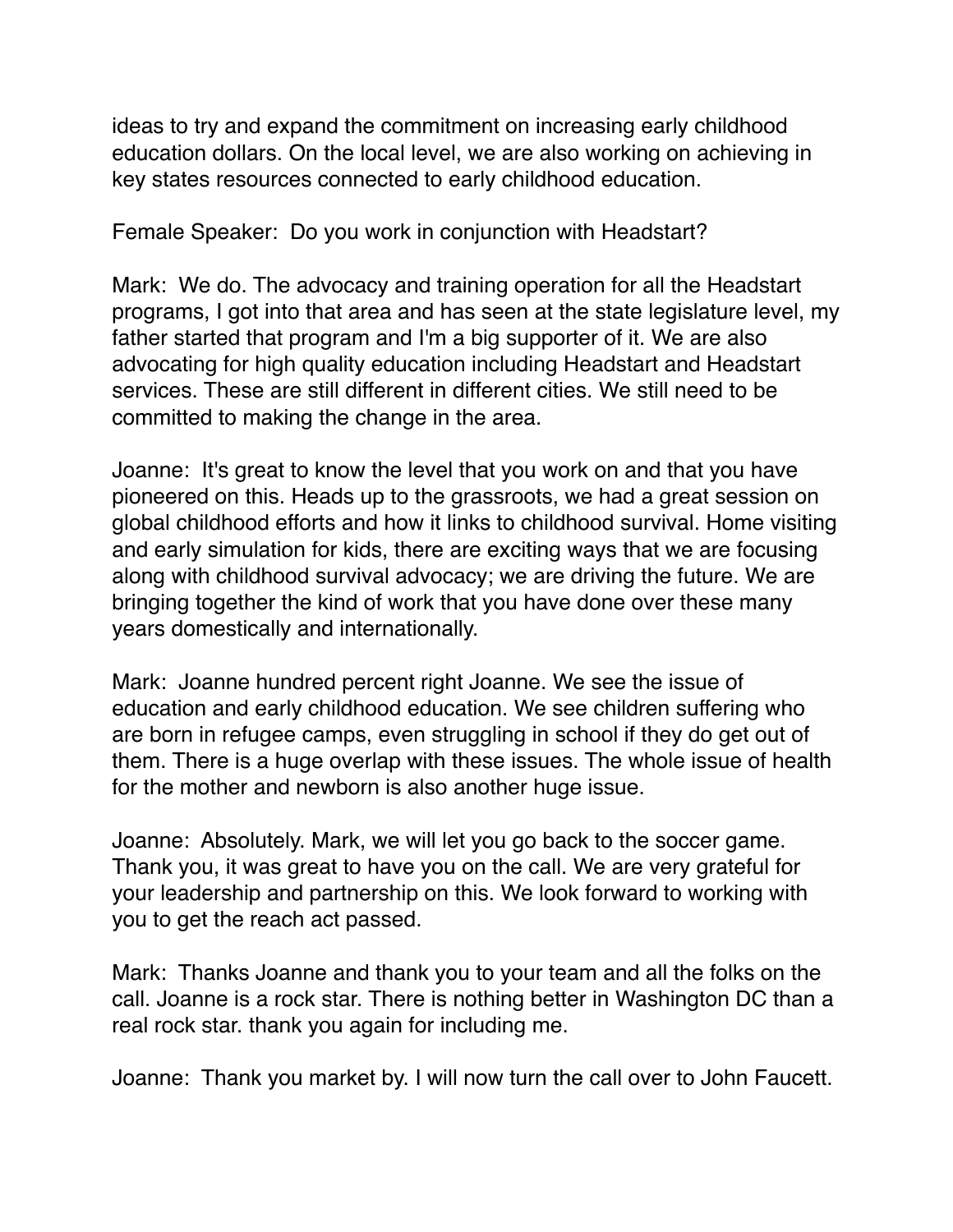John: Hi everyone it's nice to talk to everyone today. I want to quickly add more information on the global fund and education for all act in the house. Mostly I want to talk about the reject. On the global fund pledges, and Joanne said the US pledge as Joanne was saying one third of the global fund, 1.3 billion dollars. We were so happy to reach that. I was thinking back how far the Obama administration had come. Shortly after 2009, he proposed a \$50 million cut. Not only were we able to reverse that cut, in 2010, you were instrumental to making him pledge the first multi-year pledge to the fund. Continuing to pledge one third is great.

Making calls, it's the work behind the scene and finding donors. The overall replenishment was a success. That will happen very soon in Montréal and we will share updates from Montréal from Joanne and our community partners.

The education for all act passed in the house. If you are able to watch the clip on C-SPAN, if we have it circulated it we will do so. Nina thinks results for our efforts. Nina Lowy has been in Congress for quite a while. She was beaming and elated that we were finally able to get this bill passed in the house. She was very grateful for your efforts over many years. Now we are on to the Senate and that's where we will turn our attention to get this passed in the Senate and signed into law. Like in the house, we want to make sure the bill states strongly bipartisan. Grassroots group with key senators will be contacting. We will try to get the bill over the hump.

I want to talk about the reject. Reach every mother and child act. I want to talk but we are headed months ahead. We have media in all 50 states. Plus, the District of Columbia and Puerto Rico. I don't know another campaign that results have been a part of where we have achieved that. It's remarkable. Over a quarter of the Senate, 26 cosponsors with very bipartisan, 13 Republicans, 13 Democrats and hundred and 80 cosponsors in the house. I want to talk a little bit about the house. That's where we have been focusing.

I want you to ponder this. The reject has more support than 99% of the legislation introduced in the house in this Congress. In this Congress, meeting with this two-year legislative session, there have been over 8000 bills introduced. Fewer than 80 has as many cosponsors as the reach act.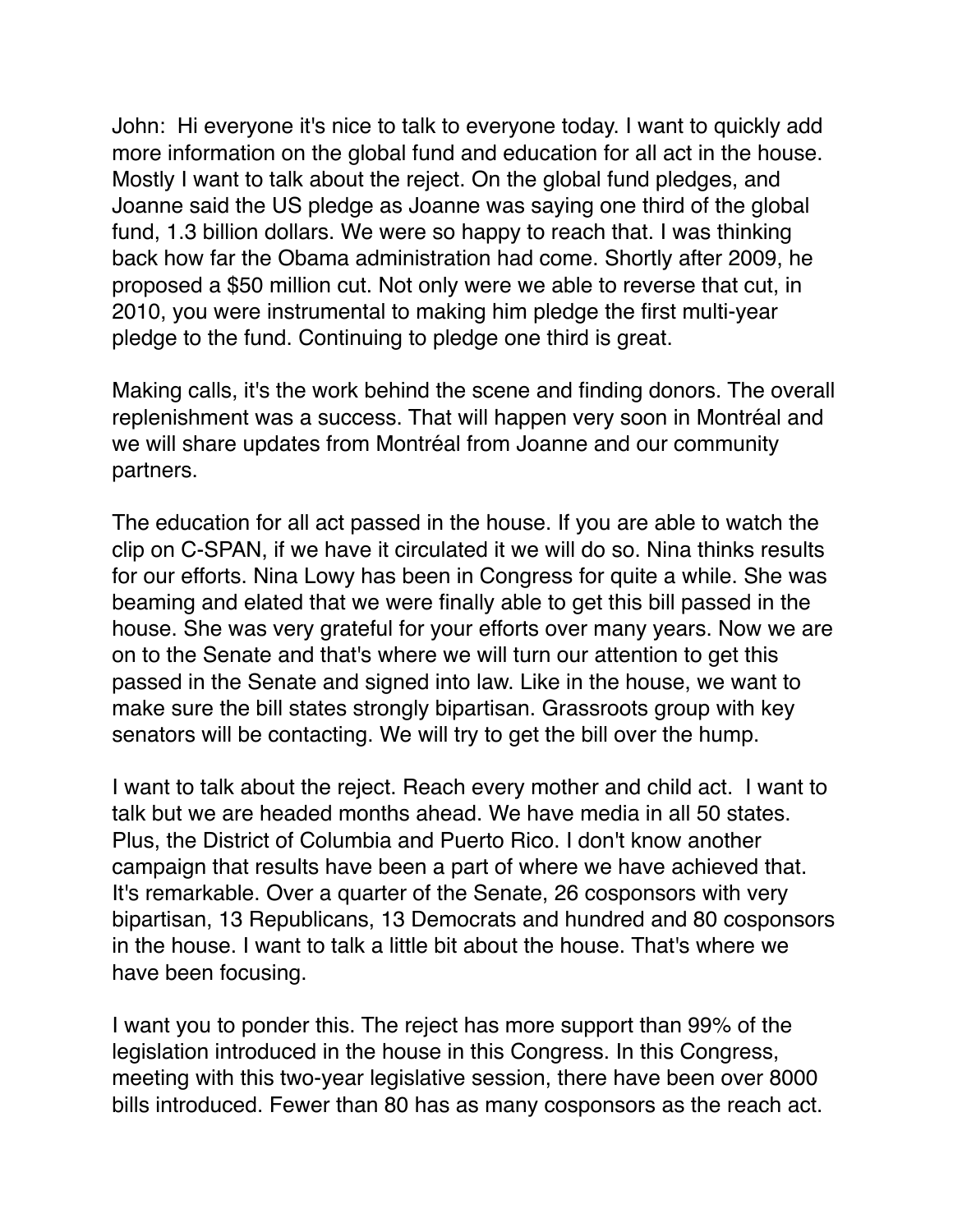If you look at those 80, with 180+ cosigners on them, only six are within the house of foreign affairs jurisdiction. Within no six, five of them are resolutions expressing the sense of Congress about the war on terror or Cuba or Israel. You have 8000+ bills introduced fewer than 80 have as much support as the reject. Six of those 80 are in the foreign affairs committee, of those six, one bill that has that much support within the foreign affairs committee. This is why we feel confident pushing hard for this bill to get it passed in the house and its subsequently in the Senate.

We have this much support, why haven't this pass? If you look at the FAA act, it took a long time. It got first introduced in 2004. We don't want to take a decade or more to get the reach act placed. It has to be drafted and conceptualized all the way into law. It's exceptional. It's fierce competition for time on the floor and time at the committee.

Next where we are headed, the house and the Senate will be in for a few days in September. They were in session last week and they will be in session this week and maybe a little the following week. They will then be out until after the election. The first order of business as we reach to get 200 cosponsors, and pushing our sponsors to talk to foreign affairs and leadership. We want to follow up with members of Congress while they are here in Washington. If you met with your member of Congress or encountered them at a town hall, now is the time to follow up. This is a time when they are back in DC and they are making decisions about what legislation they want to support. This is the time to add their name to a bill of their not a cosponsor or find Chairman Royce in the hallway at; pick up the phone, write him a letter, have them express their support to the foreign affairs chair.

13 members of the house committed to talking to Sen. Royce. The next week and a half is a critical period to do this. They will be out until after the election. This is our opportunity to put a focus on attending town hall. Remember Congress is out talking to their constituents. Asked to cosponsor the bill if they're not already a cosponsor. When they get back to Washington after the election, make sure that the reach every mother and child act is the main thing on the agenda to get it passed when they come back postelection. That's what's ahead for us. It's extraordinary what we've been able to do with this bill so far. We will keep pushing with our partners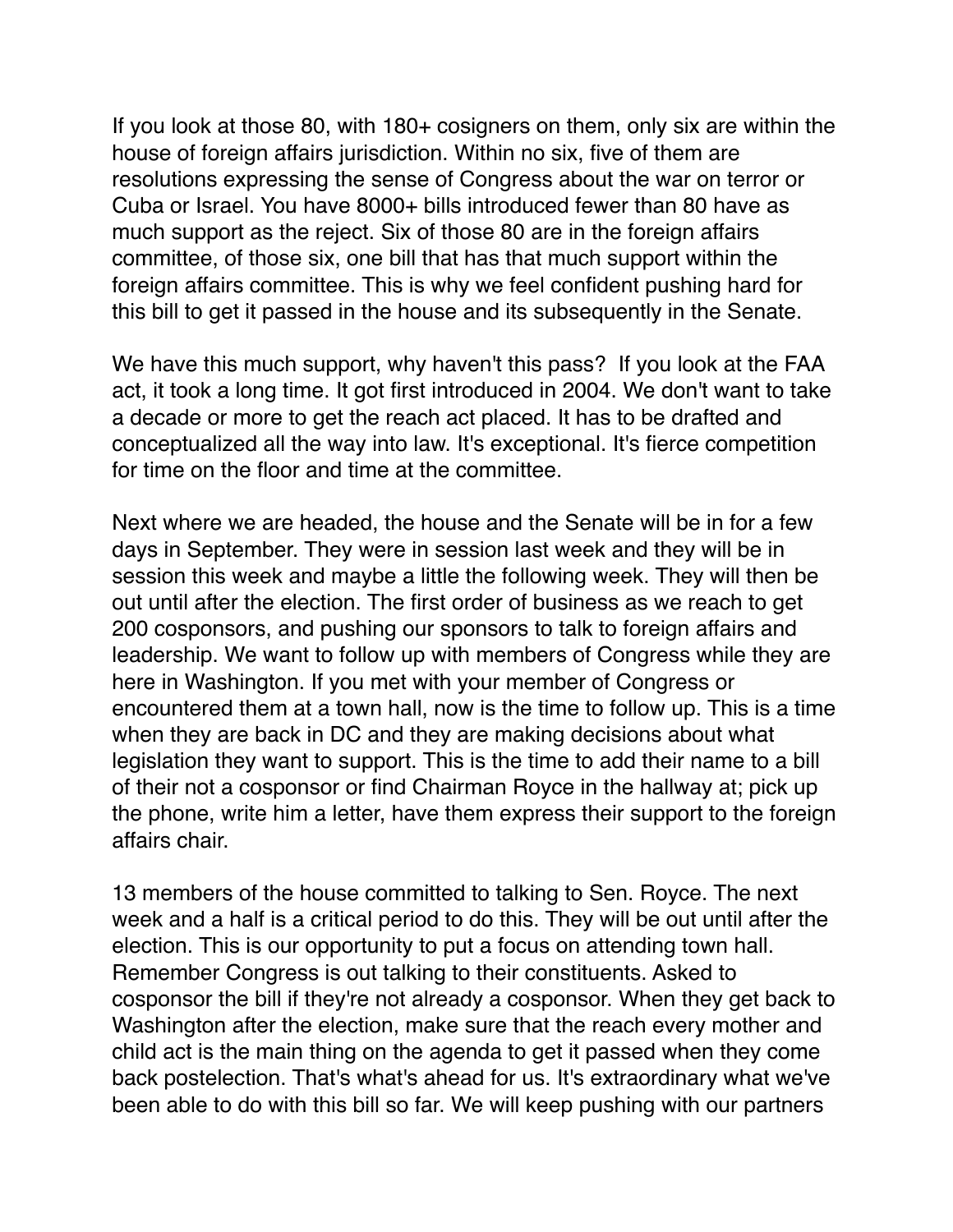and Mark Schreiber. It's been a great coalition to work with and that's why we are where we are today.

Thanks for all of that, I look forward to working with you and now I will pass this along to Ken from Grassroots Cafe.

Ken: Hello glad to be with you this Saturday. I have to say that this has been an amazing month. They replenish the global fund, the education for all act is so close, absolutely incredible. I got a little emotional as I was writing down all of your successes in preparation for this webinar. Taking it all in what you have accomplished. One of the things that struck me, all of the effort and energy that has gone into this success is been absolutely amazing. We know that not all of our efforts get the results that we want. Overwhelming and persistent efforts make this happen. I want to take a minute to congratulate you on your successes and efforts. The one to created notable successes.

I want to look briefly for Grassroots strengthening, and then I want to open the lines in here about your congressional recess ventures so we can maybe learn from those so the next resource is may be more powerful than the current one. Let's start with the balance of the year. A chart priority for Grassroots strengthening is to use the pre-election recess in October and November. Representatives and senators. Town hall meetings will be a great opportunity for us because that's where your members will spend a lot of time. As John mentioned, in September they won't be back until after the November election. If you want to talk to constituents right now, they want to see right now. Take advantage of that.

Priority number two is outreach. You want to build your group for next year in new campaigns in 2017. We will be offering a couple things for you. Offering support financing things that you would it otherwise be able to do. Also, support around the November 12 national webinar. That's going to be after the election. We know we want to take a look at what the election means to us and new Congress means to us. This will be interesting for a lot of people in your community and network. You want to support any outreach that you do on your own. Let us know what you are planning, we would love to support this.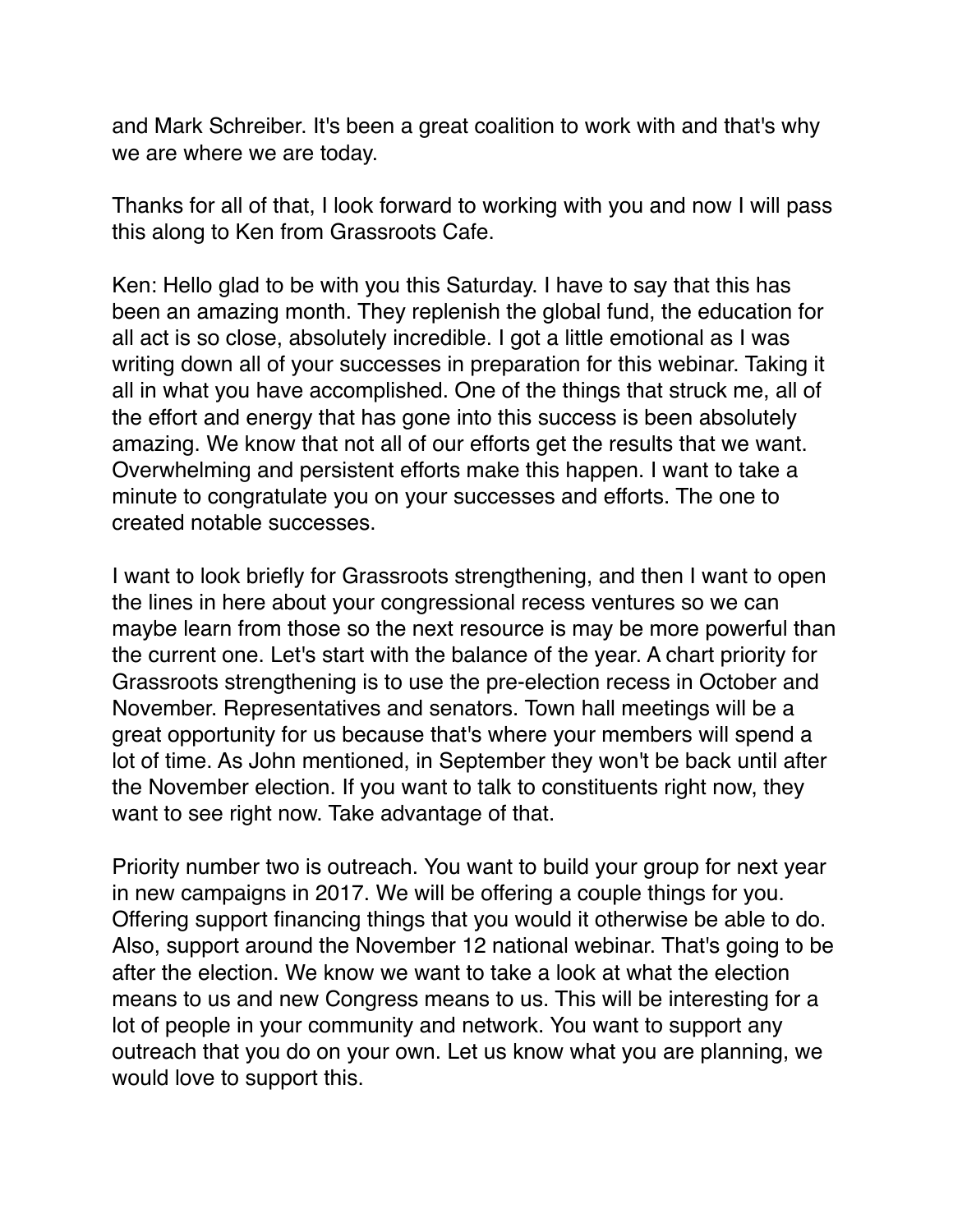Another exciting thing, we want to help find new people. Over the past two months, Mark Campbell and our staff have been leading an effort to cultivate 20,000 people in an online campaign focused on the global fund replenishment. We are hoping some of these people will want to get to know you. We want to keep this in action and slowly asked them to do Boulder and Boulder things. You want to invite them to your outreach activities this fall and winter. Take some time today to think about the fall and how you would welcome new people if we can send them your way with your new group. You can organize something in your community so outreach will be very important.

The third grassroots priority is fundraising. We would like to have you do some thinking starting today. Before September 21, think about your plans for 2017. We want to do some budget and fundraising planning looking ahead to the new year. Our development team has put together a short survey to get a sense of your plans for 2017 so we can figure out our budget and plans. We also want to look at fundraising activities for this year, the virtual Thanksgiving feast which is an online fundraiser happening through 24 November. We would love to have you share before September 21 your plans for 2017.

Those are the Grassroots priorities for the year. Right now I want to go into the second part of Café and hear from you. There were lots of town hall encounters over the past recess. I counted 52 just at the international conference. I'm sure some of yours having been reported, please do that.

I will open the lines please share your challenges, inspirations, what you have learned about during the congressional recess. Unmute the lines now. Please stay muted while you are not talking. Please be brief so we can hear from a few people.

Female Speaker: Hi this is Gail. I went to a town hall meeting with representative's swallow and Mike Thompson from my next County, [indiscernible] I sat in the front row and raised my hand 1 million times. The first thing I started talking to him about was the [indiscernible] in the first thing he said to me are you from "[indiscernible]?" And I said "yes." It was a great way to get in there. The first time I went to the town hall with two reps [indiscernible] so we might be able to connect with him.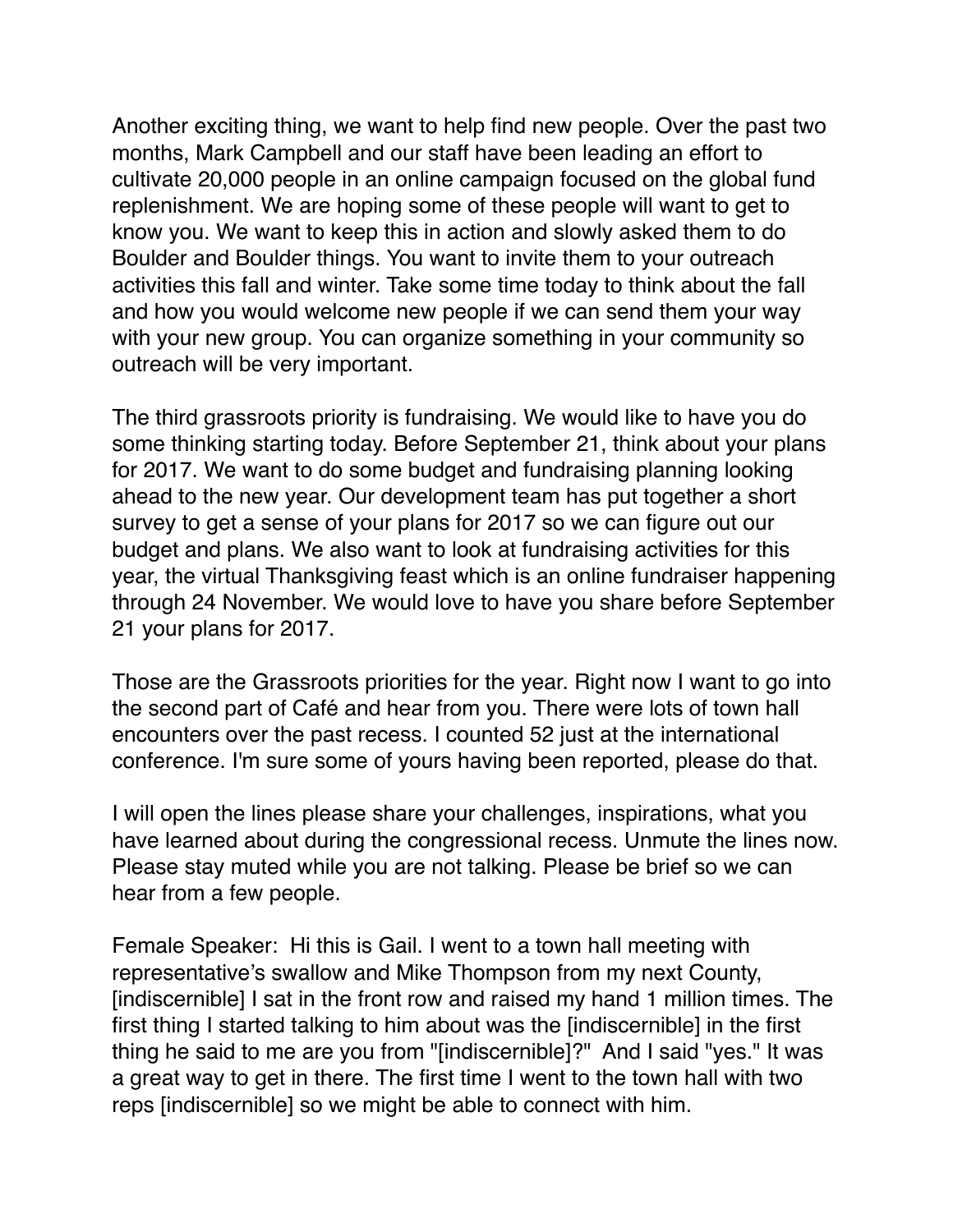Female Speaker: Hi I'm Janet from Portland. We had amazing group support. In addition to our members from results, I reached out to my local community and people who I talked to on my daily walks or interactions. We had a van full of people that we bust over there, on the right over I gave them the briefing about not bringing up personal issues that you want handled. Anyway, everyone was in line, we knew what to do. I was really surprised, my Congressman Schrader agreed immediately- he's already signed on to reach out to Walden and he Artie indicated that he will reach out to angle. Follow-up. It's been handed over to someone else and now I need to make sure that person has done what they said to. We all had a good time and it was a lot of fun.

Male Speaker: That's a great example of how to engage other people in doing something they have never done before to inspire them about the difference they can make in these meetings at town hall. Excellent share. Let's hear from rally.

Female Speaker: It was my first congressional meeting. I got to meet with the representative holding. It was nice to be able to interact and relate with congressional leaders. It inspired me to be more active; it was amazing. It was great to share with them the retract that has had a lot of research. It was cool to see his reaction to it. We're just waiting to see if he supports it.

Male Speaker: Very exciting. Congratulations on that meeting. Excellent stuff.

Male Speaker: Hi my name is Rich. We had a meeting in the northern New Mexico folks from my district, a director from a conservative Republican rep from the southern part of the state at the international conference, then a meeting was scheduled two weeks ago with the congressperson. At the last minute they canceled it because of a schedule change and we were disappointed with it but we will be meeting with the legislative director again and we were pleasantly surprised when we were talking about the reach act, he announced that they decided after the recess they would be a cosponsor. We were delighted to know the legislative person we were talking to wait and talk to Chairman Royce about our efforts. We haven't got that confirmation yet. Overexcited. The five of us that went, four were new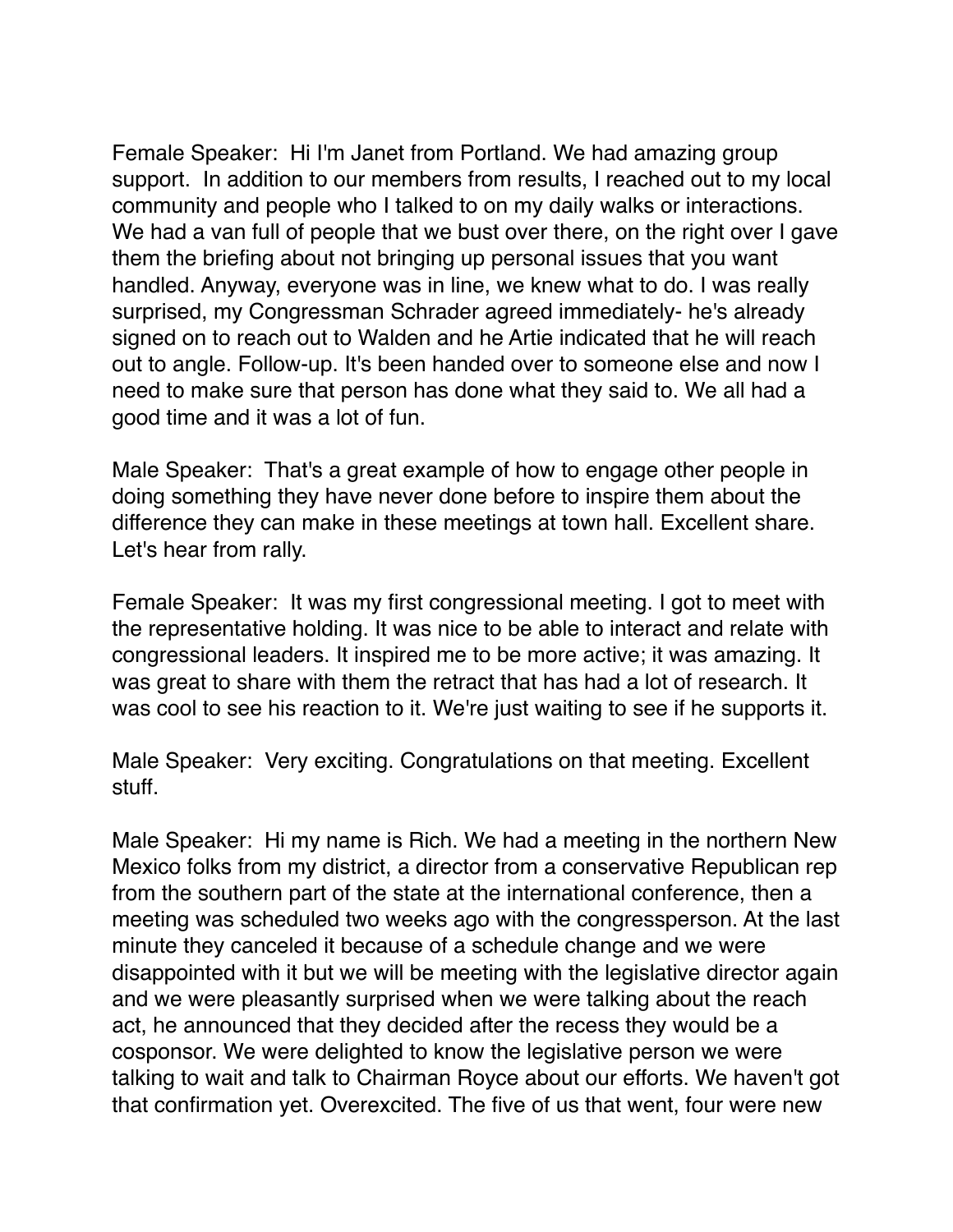results volunteers.

Male Speaker: That's exciting. Great work on that. Let's do a final share.

Female Speaker: Hi my name is Joanne from Staten Island. I was fortunate to meet face-to-face with my congressman a couple weeks ago. I met with him unexpectedly a year ago when I was in DC. He walked in during my meeting with the aid. I got about 15 minutes with him. This is the first time I have seen him since then and I was stunned to realize the initial meeting and what it had on him. He told me he made global health his number one priority. He in fact is on the global health committee. He is willing to support anything we do or ask him to do. He uses me as an example to other people as a citizen advocate that makes it different in terms of influencing government.in the past with Republican Congressman's I've never had success. What I see is that you never know who your biggest allies might be.

Male Speaker: That's great, you move them up the champion scale. Congratulations on that great relationship.

Female Speaker: He told me to call him "Danny." It was funny.

Male Speaker: As you can see these in person encounters are incredibly important. Sometimes they do get through and sometimes they don't. We can work a long time with them and have the message never get past. These recesses are an important part of this. Report what you have done from the past recess and plan on getting out to the town hall meetings with this next recess. They want to see you again with this next election year. It's a critical opportunity. Thank you for your shares.

We have a September 14 introduction results call. There is group leader training coming up this September. We have a couple trainings coming up next year for new leaders. Finally, international conference 2017 is July 22-25 at the Washington Court, Hotel. It's time to put it on your calendar. This will be a new president and a new time and a great time to have a new impact. I'm excited about 2017 and the international conference. I will hand this over to Mark Campbell. He will teach you a way to talk people on the reject.